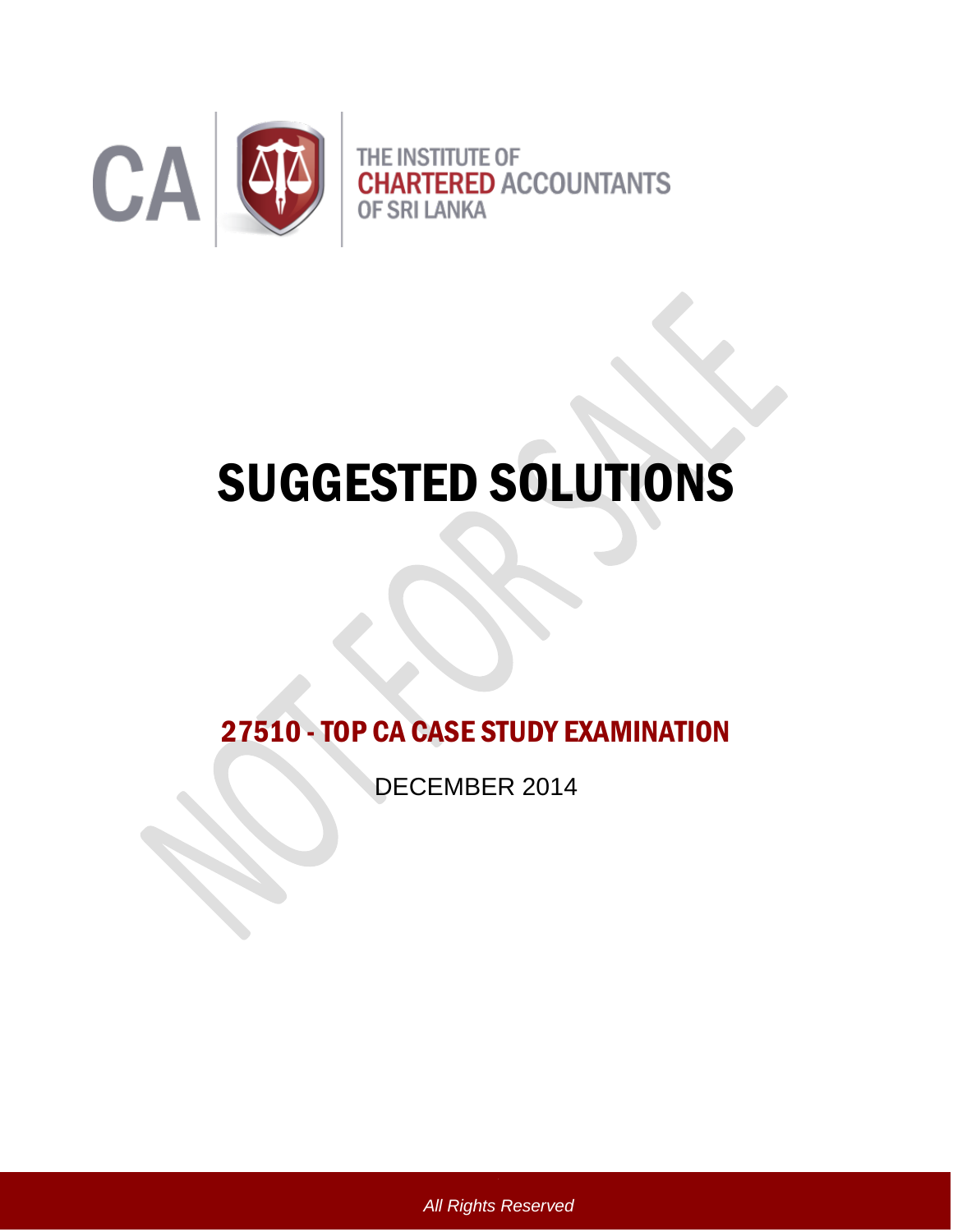## **Internal Memorandum**

From: Kamal Jayananda To: Mr. Vishal Modi Subject: Matters pertaining to Western Region operations

#### Overall summary

- Two leaders who had key positions in the Western Region (COO and Head of Retail operations - MaxCity) changed two years ago. Performance of the region, specially with regard to MaxCity, showed negative trends after the change.
- $\triangleright$  Considering the current year performance and sales downturn in the Western Region, there are several initiatives to be taken to achieve budgeted KPIs and turnaround operations.
- Mainly with the current poor performance of MaxCity operations (on which CLG had placed heavy reliance over the years), many experienced staff resigning, and external competition, it has become a real challenge for the management to turnaround performance.
- $\triangleright$  One of the main concerns of CLG are the gifted stores that have become a burden to the group's bottom line. The project "Top 100 and Bottom 100" is to be implemented specially for MaxCity with immediate effect.
- $\triangleright$  Strategies such as proper catchment area analysis, appointment of separate teams to make location decisions and buying decisions, improving the value propositions of existing stores, changing/restructuring centralised procurement department to properly link with regions, centralising core functions, closing down non-viable stores, downsizing some stores, need to be considered to overcome the business failures.
- $\triangleright$  To overcome weaknesses and inefficiencies in the current cash management system, the proposed lockbox system should be adopted given the financial feasibility and nonfinancial benefits.
- $\triangleright$  The company at KSA level should adopt a sound organisational structure such as a "Matrix" Structure" which is a permanent organisation structure designed to achieve results by using a team of specialists from different functional areas within the organisation.
- $\triangleright$  To improve the current budgetary control system, it is suggested that a combined approach (Top to bottom, bottom to top) is followed.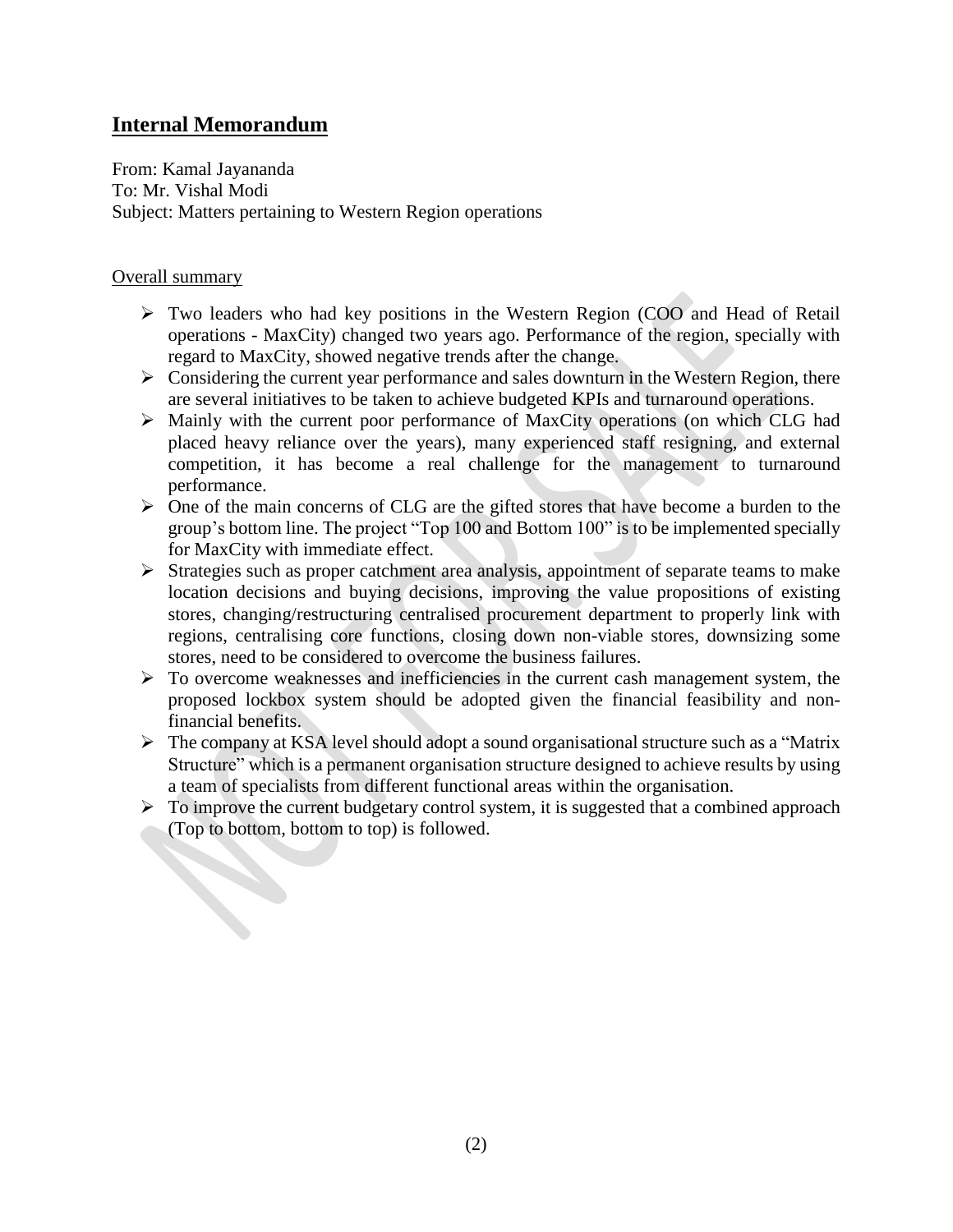#### **Section 1: Regaining market confidence - MaxCity**

*General Comment – the Examiner expected students to draft a short answer by pointing out the key areas to regain market confidence – MaxCity concept. Most of the information required to draft key points was provided in both the Advance and Impact Information. Accordingly, more marks were allocated for assimilating and using the information.*

#### **Overview:**

- $\triangleright$  MaxCity has been the main contributor to the overall CLG profitability among all the concepts.
- $\triangleright$  With its unique selling strategy of value retailing, MaxCity gained market confidence and established a significant customer base in KSA, especially in the Western Region.
- $\triangleright$  But, recent performance shows that MaxCity, Western Region is currently having tremendous pressure to maintain market share.
- $\triangleright$  Due to some internal failures which were further supported by external environmental factors, MaxCity,Western Region was unable to achieve its budgeted sales.
- $\triangleright$  GP margin has already been eroded showing a decrease of 4% (from 36% to 32%) during the last two year period.
- $\triangleright$  NP margin has decreased from 18% to 1% within the two years due to significant increase in overhead costs.

#### **Key issues identified:**

#### **Internal environment**

- There was a leadership change in the Western Region (both COO and Head of Retail Operations - MaxCity)
- $\triangleright$  Loss of key experienced staff due to unexpected resignations (e.g. Area Manager Mr Mohammad Shakeel and a few other experienced employees)
- $\triangleright$  New competition from internal concepts such as Flash4Fashion
- $\triangleright$  No proper customer loyalty programme especially focused on MaxCity
- $\triangleright$  Buying mismatch and GP margin erosion;
	- o still continues with central buying team and no local buying team
	- o already failed in ladies' department due to recent buying mismatch
	- o failed to meet demands for children's and men's departments during Ramadan period
	- o significant pile-up of long outstanding stock
	- o GP margin has significantly decreased during the last two years
- $\triangleright$  No proper monitoring of overhead cost control and allocation among concepts
	- o Significant increase in administrative expenses and staff cost
- $\triangleright$  Retail staff demotivation due to incentive issues and leadership failures
	- o Labour turnover is very high with increased staff cost
	- o Store level productivity has come down significantly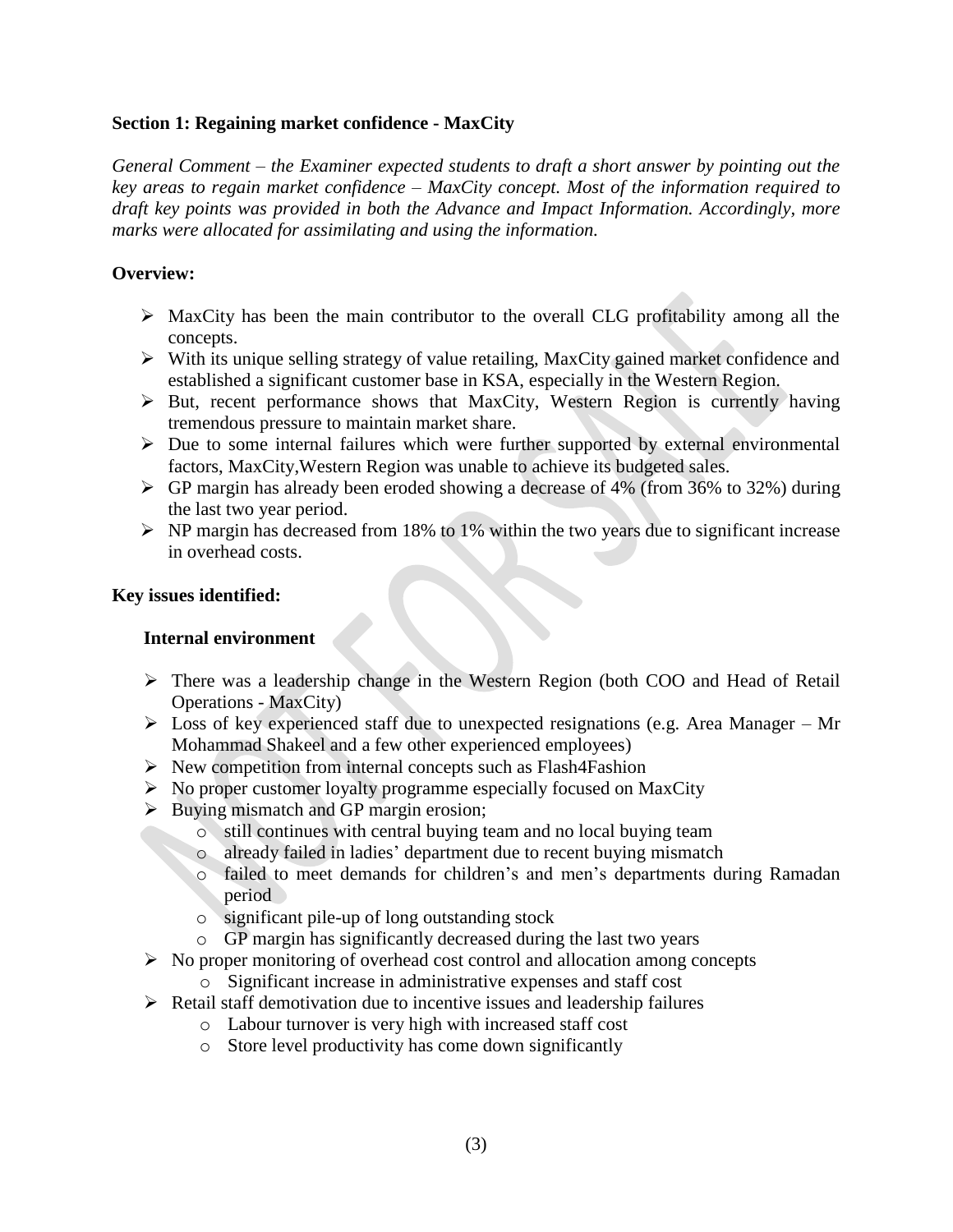- $\triangleright$  Location issues already committed with the landlord for opening new stores while having significant number of loss making stores. It seems that there is no proper catchment area analysis/location analysis done when opening a new store.
- $\triangleright$  No separate marketing department (or at least a marketing professional) at regional level to identify customer needs and promote retailing with MaxCity

### **External factors**

- $\triangleright$  Competition in industry due to new entrants
- Changes to customer preference from value retailing to fashion retailing due to demographic changes
- $\triangleright$  New labour laws mainly with Nitaqat programme
- $\triangleright$  Structural changes like women employment restrictions
- $\triangleright$  New regulations in retail accessories
- $\triangleright$  High discount offered during seasons

## **Measures to be taken to overcome above issues and re-gain market confidence for MaxCity**

- $\triangleright$  Detailed level store analysis to be done especially for MaxCity stores as suggested in the transformation project "Top 100 and Bottom 100".
- $\triangleright$  Closure (or downsizing) of loss making and no potential stores subject to negotiation with the respective landlord with regard to already committed future rent.
- $\triangleright$  Detailed level OPEX analysis is required at CLG Western Region level.
	- o In this regard, it is better to identify core functions at regional level and non-core activities
	- o Identify activities (non-core) which can be aligned at head office level by way of a shared service department
	- o Detailed level understanding is required for overhead cost allocation among concepts at regional level and how to control cost by introducing proper KPIs for stores/concepts/region etc.
- $\triangleright$  A proper incentive scheme to be introduced which is based on sales performance as well as overall store level performance, and the incentive to be allocated to all levels in an equitable manner.
- $\triangleright$  Proper coordination among concept heads is required to avoid internal competition to achieve budgeted performance.
- $\triangleright$  Proper coordination with the central buying team is required to meet regional level demand requirement. It is better to have separate merchandisers/or buying teams at regional level (in this case MaxCity, Western Region) who are responsible for analysing customer buying preference and meeting the same regularly with no delays.
- $\triangleright$  Selling off or transferring of long outstanding non-moving stock to other regions to be considered (discount offers can be considered as a sell-through strategy to clear the stock).
- $\triangleright$  Introducing training and development programmes for floor level staff by focusing on productivity improvement.
- Introducing a special customer loyalty programme for MaxCity, focusing on regular customers to enhance footfalls and ATV.
- $\triangleright$  Proper marketing strategy at regional level is required with recruitment of experienced marketing professionals.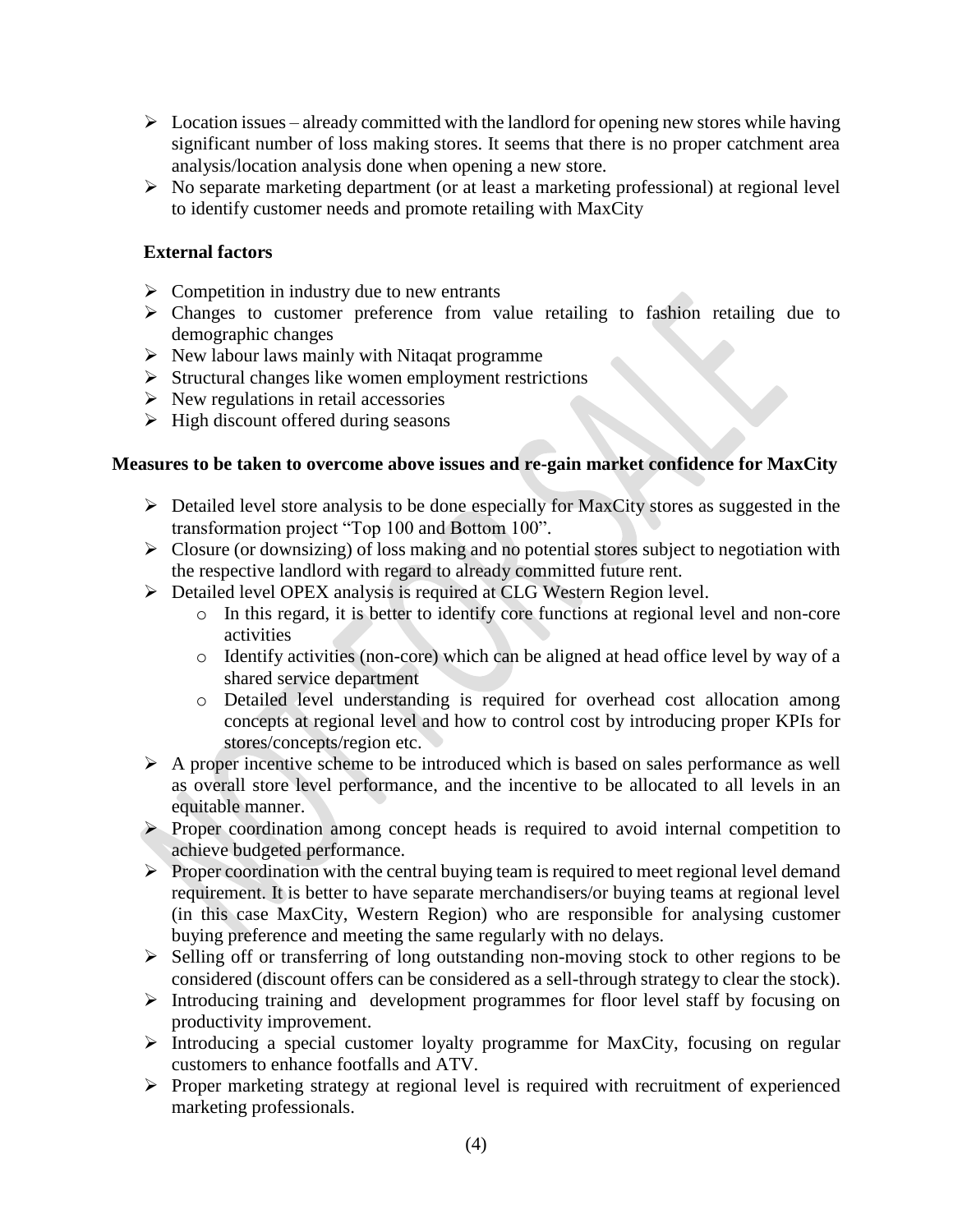$\triangleright$  A proper catchment areas analysis is required for both new and existing locations by considering demographic, economic, infrastructural, cultural, environmental factors etc.

Having analysed the MaxCity operations, it is concluded that the market confidence can be gained by MaxCity. However, the following need to be implemented with immediate effect;

- $\checkmark$  "Top 100 and Bottom 100" plan to be implemented especially for MaCity
- $\checkmark$  Regarding inappropriate locations and uneconomical sizing of the stores having no potential which had lead to higher overhead cost, the following strategies would be helpful (subject to managing with already committed rent);

Rent or lease excess space

Close down some stores

- $\checkmark$  Staff motivation programme to be implemented especially for retail staff
- $\checkmark$  Sell-through for stock clearance in order to increase the GP margin
- $\checkmark$  Appointment of experienced key employees and if possible consider changing the existing head of MaxCity, Western Region. This is a critical issue and needs top management intervention (if possible, Vinod can be hired temporarily to restructure operations of MaxCity, Western Region and Andrew can be guided and trained under Vinod).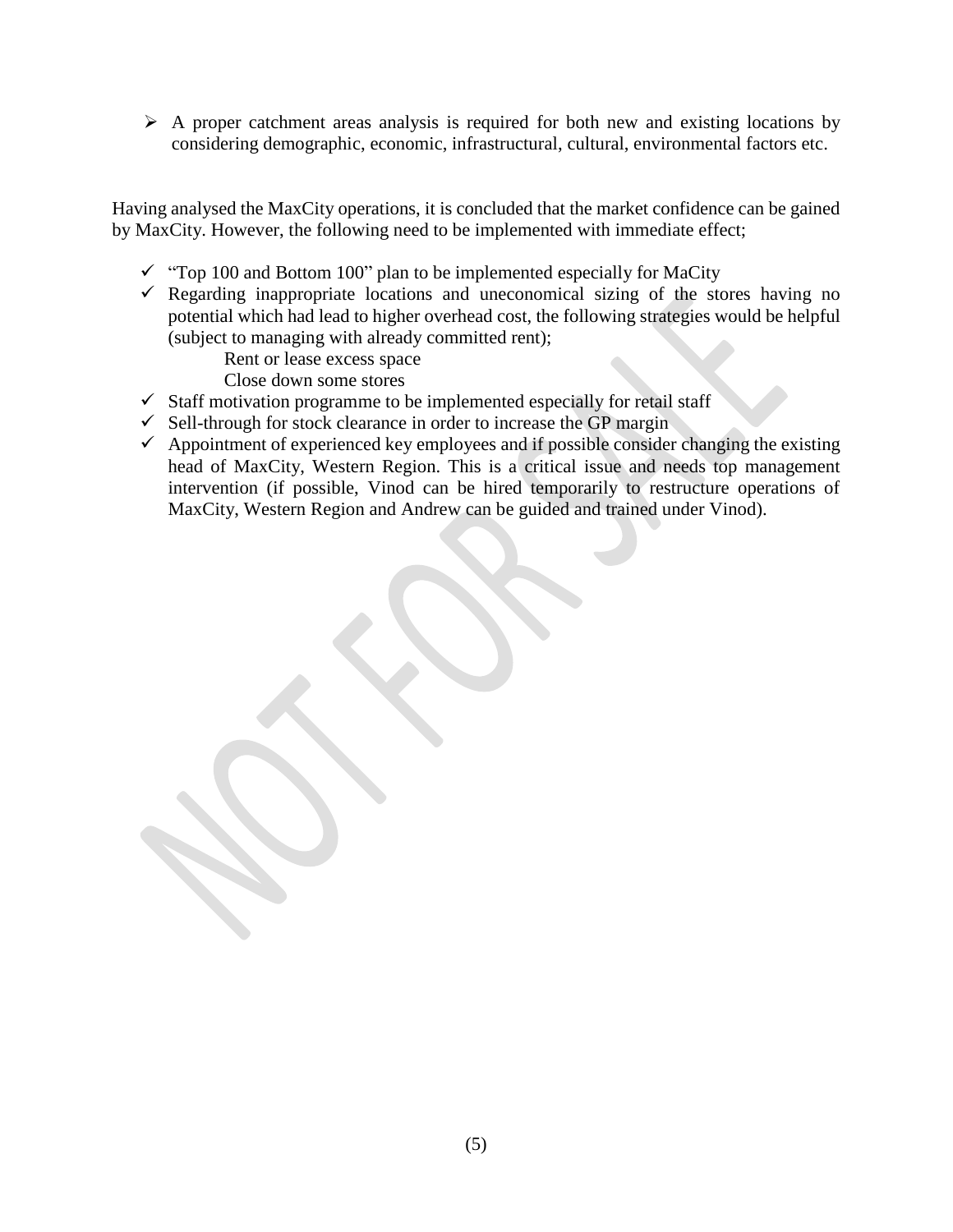#### **Section 2: Financial feasibility of the Lockbox arrangement**

#### *General comment by the Examiner;*

- *A cost benefit analysis was expected including advantages and disadvantages of the proposed project.*
- *A simple financial management theory like payback period was adequate to support the conclusion.*
- *A simple assumption like "Time Value of Money" was not taken into consideration.*
- *As per the financial feasibility, the answer would be to suggest adopting the proposed Lockbox arrangement.*
- *Alternatively, candidates may suggest the current cash pick up service to be continued and stop the Lockbox arrangement. However, the answer can be accepted only based on the financial evaluations and assumptions made.*

#### **Background**

Cash sales constitute approximately 60% of total sales. Managing the cash collections has historically been a problem area given the service level issues with cash in transit companies. With a view to reduce dependencies on the traditional cash pickup mechanism, CLG Western Region had initiated a pilot Lockbox – a product from AlRaije Bank. The amounts deposited are instantly credited to the company's bank account. The advantages of the Lockbox are the following:

- 1. Reduces dependency on cash in transit companies which are unreliable
- 2. Instant credit of the amount to the company's bank account
- 3. Eases the pressure at the store level as there is no need to hold a high level of cash with the stores cash register
- 4. Reduces disputes with banks on counting discrepancies.

The price for the pilot Lockbox is SR 11,800 per month with a one-time installation charge of SR 35,000 related to a Lockbox.

#### **Accounting treatment**

The one-time fee of  $SR 35,000*50$  (n umber of locations) would be amortised over the contract period of 3 years. The monthly recurring charges are to be expensed in the same month.

#### **Key decision points**

A decision needs to be arrived at if a commitment of 50 Lockboxes can be given to AlRaije for implementation w.e.f 1 January 2015. The key points involved in the decision making are:

- 1. Increase in cash pick up charges to the company
- 2 Likelihood of increase in cash pickup charges due to cartelisation of cash in transit service providers.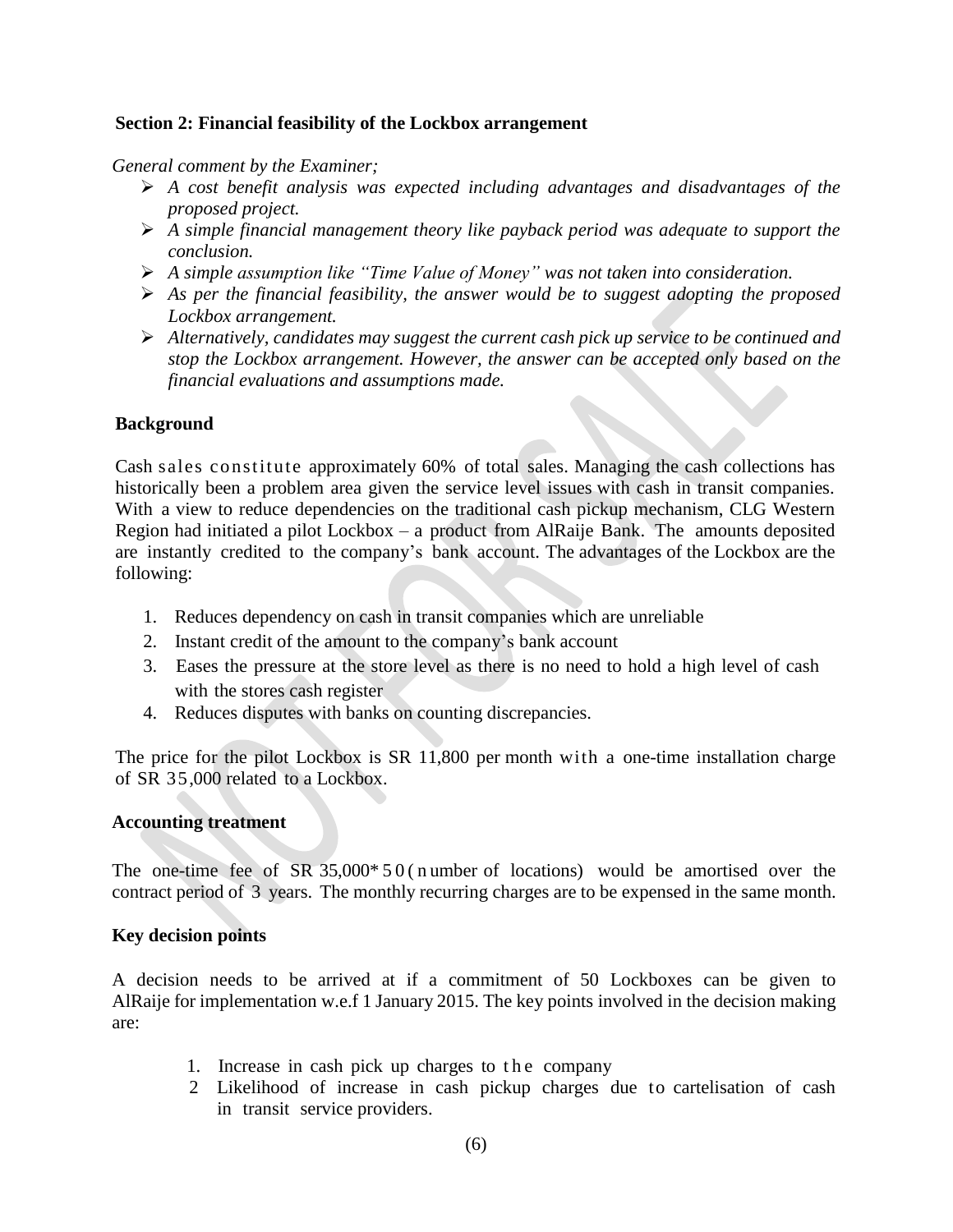- 3. Key benefits of Lockbox in terms of reducing risk in the event of high cash balance held in the store due to failures in cash pickup and instant credit to bank account.
- 4. Other banks launching similar products and at a competitive price.

Thus, it is important to weigh the benefits from the Lockbox against the incremental cost in switching over to the Lockbox arrangement.

## **Recommendation and way forward:**

Attached herewith is a feasibility analysis of the Lockbox for Western Region. According to it, there are about 50 locations, where based on the proposed increase of cash pick up charges from Al Rajie, this proposal is financially feasible. The payback period on capital expenditure is around 2 years. (Please refer Annexure I).

We recommend to accept the proposal from AlRaije for 21-50 Lockbox installations in view of it being a strategic shift in the cash pickup arrangement with a positive impact on store level operations.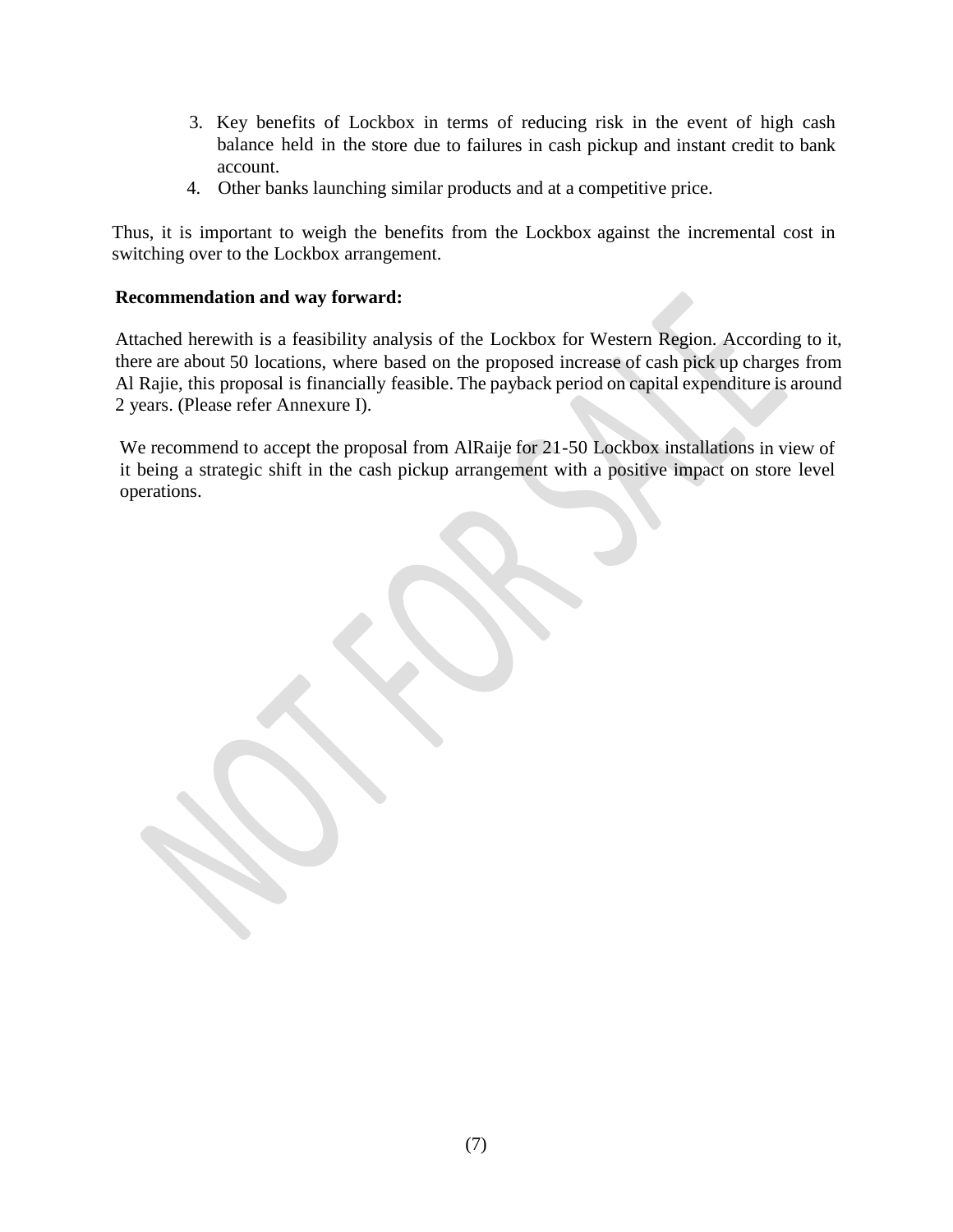#### **Section 3: Redesigning organisation structure**

#### **Overview:**

In my view, the existing organisation structure seems to be complex both at regional and KSA levels. It seems that the existing organisation structure at overall KSA level has not been clearly defined and implemented to cater to dynamic changes in the business environment. Three regions have been separated for operational and reporting purposes where each region has a separate COO who is responsible only for the respective region. Regional COOs have to report to both KSA level as well as head office level. Further, head of MaxCity (regional) retail operations has to report to both the regional COO and Head – MaxCity, KSA. Also, there are GM retail operations, GM agency business, GM finance and Senior Manager HR/Finance/Admin etc. at regional level where separate regional departments have been allocated.

I have listed below some weaknesses due to this complex organisation structure, and their impact:

- $\triangleright$  Increase overhead cost significantly and decrease the margin due to duplication of duties and unnecessary common functions (e.g. Finance, HR, Admin) as separate departments at regional level.
- $\triangleright$  Significant delays in decision making. Further, it leads to sub-optimisation of objectives instead of focusing on overall group level corporate strategies.
- $\triangleright$  Though there are a significant number of outlets which are not performing well, the management failed to identify those until the last moment. In the meantime, the management has already planned and committed for new outlets. This shows that there is no close monitoring and effective internal control to continuously monitor store level performance.
- $\triangleright$  Since there is no proper link between functions of the country/region and head of each function at corporate level (CLG - Dubai head office), there is communication failure/communication mismatch/expectation gap and duplication of duties.

As such the following have to be considered for a sound organisational structure at KSA Level:

- $\triangleright$  Ability to make direct and quick decisions
- Proper monitoring of country level and regional level strategies, plans and investments for their suitability, acceptability and feasibility before implementation
- $\triangleright$  Maintaining less overhead cost
- $\triangleright$  Ensuring critical and long term strategic decisions at regional and country level are communicated and backed by corporate level.

Having considered all of the above, the company at KSA level should adopt a sound organisational structure such as the Matrix structure which is a permanent organisation structure designed to achieve results by using a team of specialists from different functional areas within the organisation. A new organisation structure for the whole KSA level; e.g. Matrix organisation structure to be considered.

Especially, the following departments should be considered as shared services and kept under KSA corporate office level;

 $\triangleright$  Finance and HR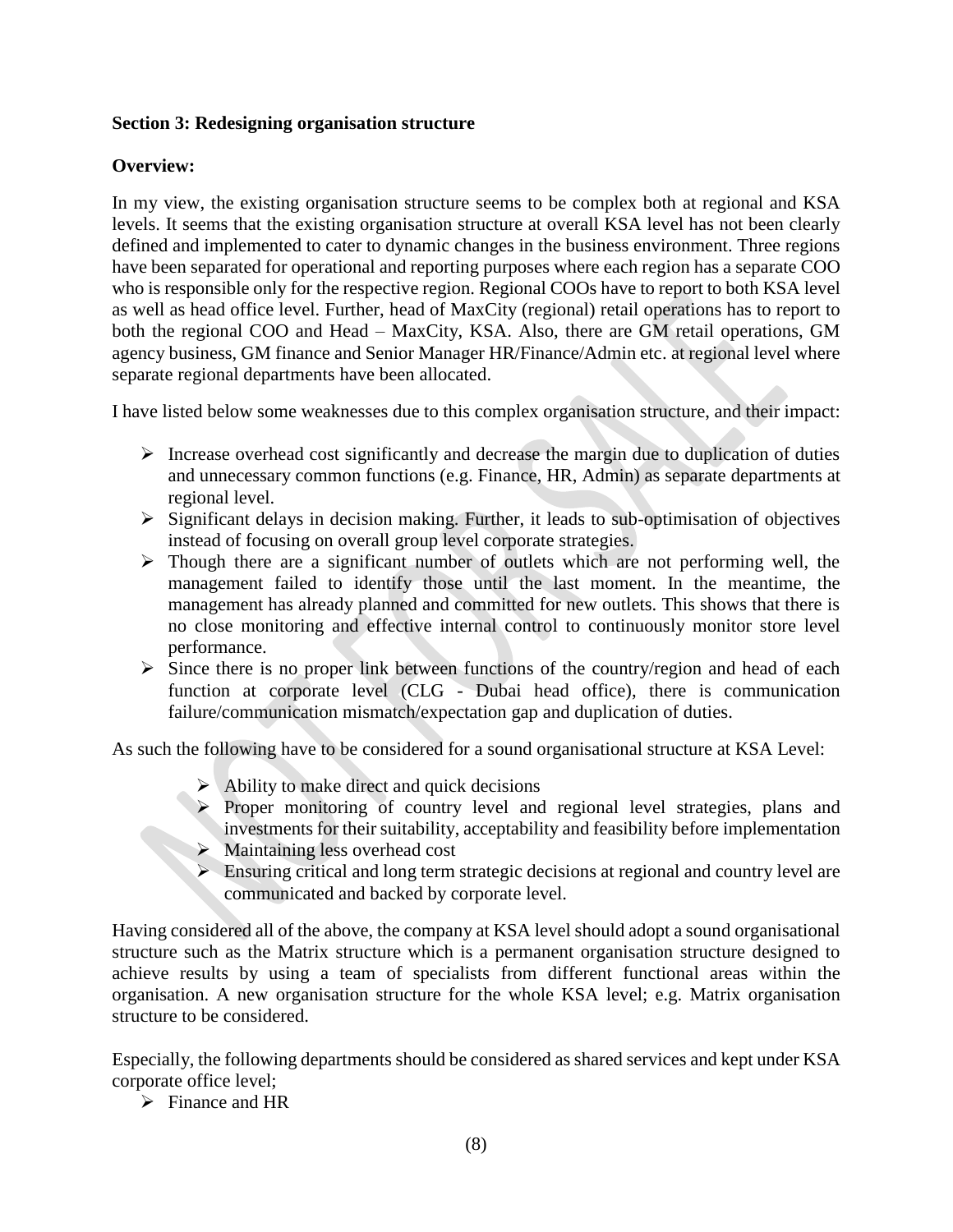Can eliminate GM finance and AGM finance at regional level and maintain only at KSA corporate level. Elimination of Senior Manager – HR at regional level is also possible.

Accordingly, it is recommended to change the existing organisation structure to the Matrix structure as proposed in Annexure II because it reduces duplication of duties at country level, decentralises the decision making at country level/regional level, centralises common functions (Finance, HR etc.) as shared services at country level, provides strong product/concept/project coordination, improves environmental monitoring, allows fast response to change, enables flexible use of resources and efficient use of support systems.

In conclusion, structure changes the strategies of any organisation, where a tight cost budget can be achieved, provided that proper infrastructure is available (or provided) to implement the same.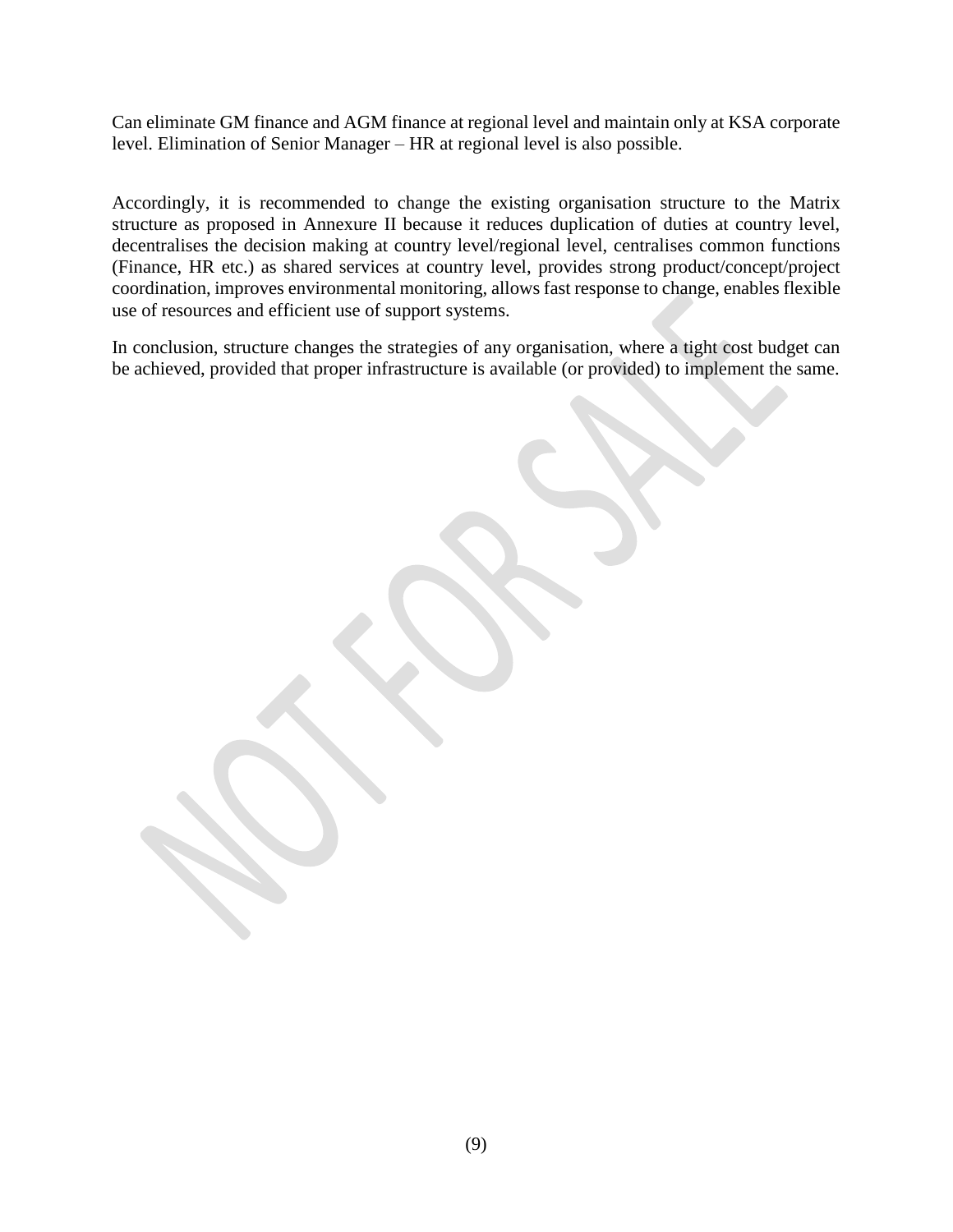## **Annexure I - Cost benefit analysis of proposed Lockbox arrangement**

|              |                            | Cash pick up charges |           |              | Lockbox           | <b>Savings</b> |           |           |           |           |                            |
|--------------|----------------------------|----------------------|-----------|--------------|-------------------|----------------|-----------|-----------|-----------|-----------|----------------------------|
| Area         | No. of<br><b>locations</b> | 2015                 | 2016      | <b>Total</b> | 2 vear<br>charges | 2015           | 2016      | 2017      | 2018      | Capex     | Payback<br>period<br>(yrs) |
| D            |                            | 511.500              | 639,375   | 1,150,875    | 849,600           |                |           |           |           |           |                            |
| С            | 8                          | 1,364,000            | 1,705,000 | 3,069,000    | 2,265,600         |                |           |           |           |           |                            |
| B            | 22                         | 3,410,000            | 4,262,500 | 7,672,500    | 6,230,400         |                |           |           |           |           |                            |
| A            | 17                         | 1,581,000            | 1,976,250 | 3,557,250    | 4,814,400         |                |           |           |           |           |                            |
| <b>Total</b> | 50                         | 6,866,500            | 8,583,125 | 15,449,625   | 14,160,000        | (213,500)      | 1,503,125 | 1,878,906 | 2,348,633 | 1,750,000 | Less<br>than 2<br>vears    |

#### **Assumptions:**

- 1. Pilot project will be implemented w.e.f. January 2015
- 2. Capex assumptions installation charges of SR. 35,000 per unit
- 3. Increase of 25% year-on-year on cash pickup charges assumed in line with trend of last 2 years
- 4. Based on current service level of 85% for pickup trips, it is assumed 310 days for the year
- 5. Priority for location selection was from D to A.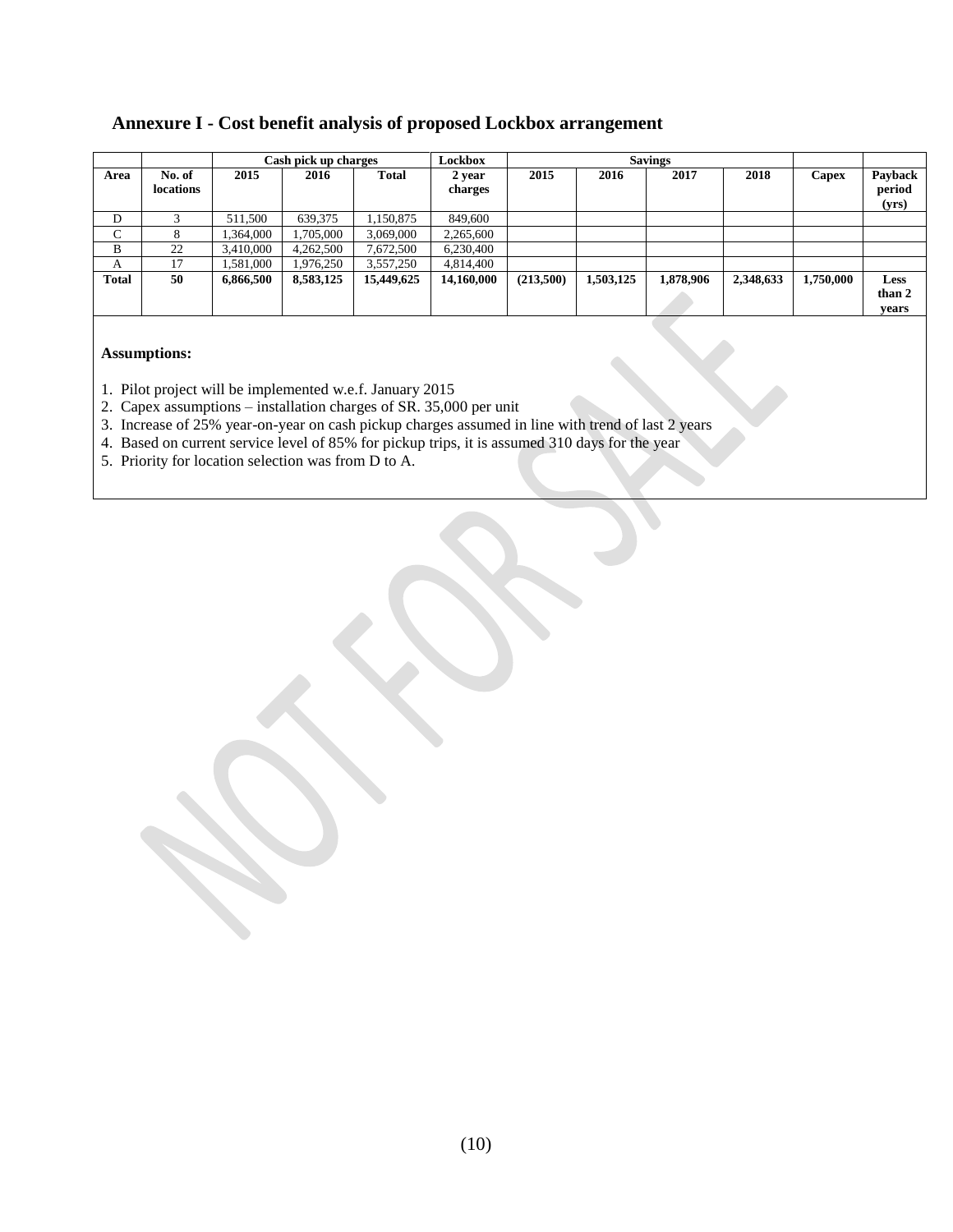## **Annexure II – Organisation structure**

Proposed Organization Structure - CLG - KSA